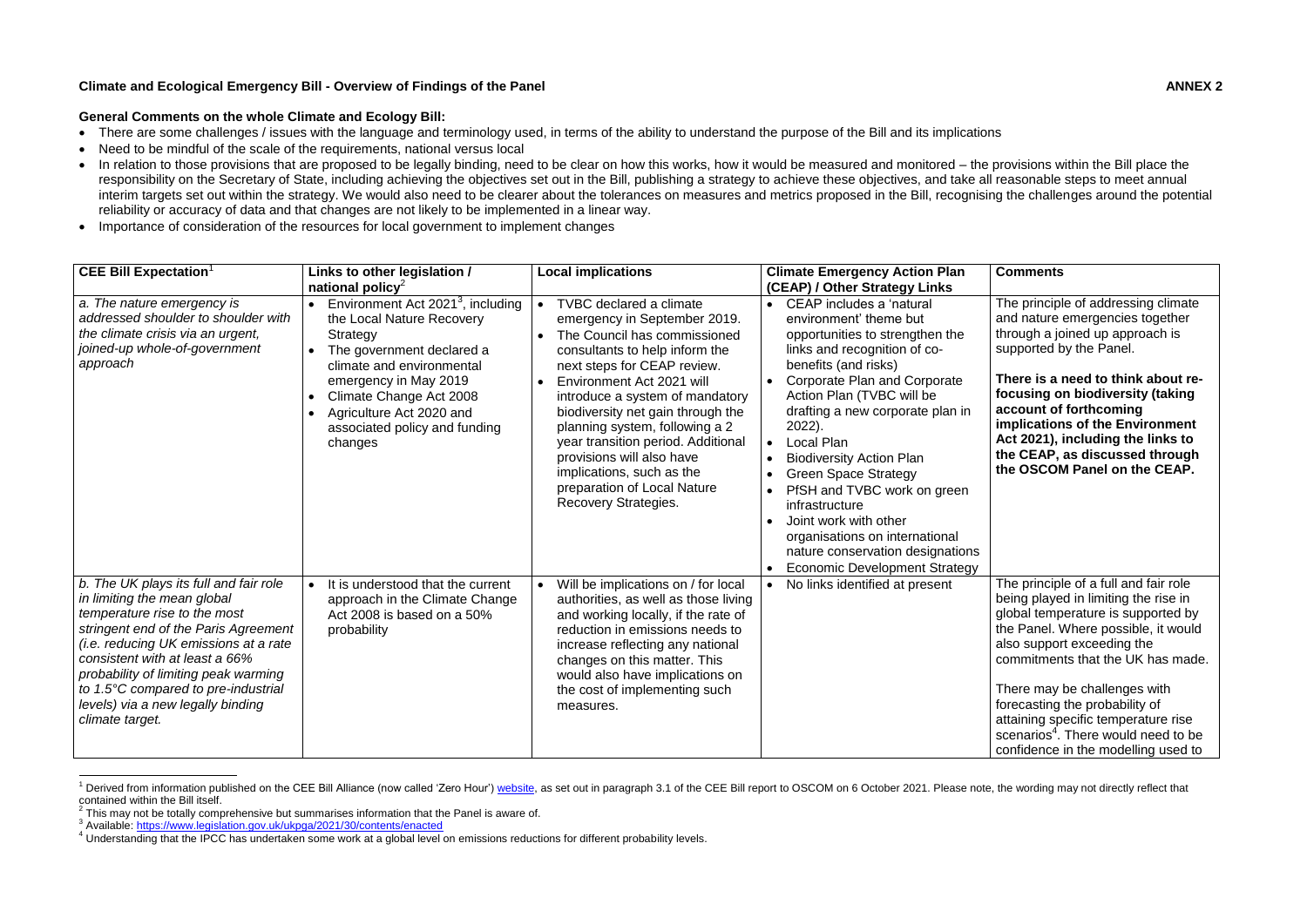| <b>Comments</b>                                                                                                                                                                                                                                                                       |
|---------------------------------------------------------------------------------------------------------------------------------------------------------------------------------------------------------------------------------------------------------------------------------------|
| derive this. There are also<br>challenges with considering this at a<br>local scale                                                                                                                                                                                                   |
| In terms of a legally binding climate<br>target - the Panel understands the<br>strength and weight of a legal target<br>but there is the issue of enforceability<br>and how would it work in practice.<br>The Panel raised some concern with                                          |
| the 'responsibility' in this context,<br>where emissions may be arising in<br>other countries where the scope to<br>influence may be lessened.                                                                                                                                        |
| The scale of the matters that would<br>need to be addressed are likely to be<br>best dealt with at a national / global<br>scale. Once this framework is<br>established, it could be implemented<br>at a number of scales, including at a<br>local level.                              |
| The consumption based approach<br>can be useful at a local level (there<br>are caveats to this) to help<br>understand resident responsibility.                                                                                                                                        |
| The Panel recognise the two aspects<br>linked to this, namely 1) addressing<br>the Council's emissions; and 2)<br>signposting communities / residents<br>in relation to their emissions. Nudge<br>principles and behaviour change are<br>important in helping to reduce<br>emissions. |
| The Panel supported the sentiment<br>of this matter and the Council is<br>already doing this in the CEAP.                                                                                                                                                                             |
| It was noted that fossil fuels (such as<br>oil based products) are not only used                                                                                                                                                                                                      |

| <b>CEE Bill Expectation</b> <sup>1</sup>                                                                                                                                                                                                                                                                                               | Links to other legislation /<br>national policy <sup>2</sup>                                                                                                                                                                                                                                                                                                                                                                                                                                                                                      | <b>Local implications</b>                                                                                                                                                                                                                                                                                                                                                                                                                                                                                                                                                                                                                                                                                                                                                                    | <b>Climate Emergency Action Plan</b><br>(CEAP) / Other Strategy Links                                                                                                                                                                                                                                                                                                                                                                                                                             |
|----------------------------------------------------------------------------------------------------------------------------------------------------------------------------------------------------------------------------------------------------------------------------------------------------------------------------------------|---------------------------------------------------------------------------------------------------------------------------------------------------------------------------------------------------------------------------------------------------------------------------------------------------------------------------------------------------------------------------------------------------------------------------------------------------------------------------------------------------------------------------------------------------|----------------------------------------------------------------------------------------------------------------------------------------------------------------------------------------------------------------------------------------------------------------------------------------------------------------------------------------------------------------------------------------------------------------------------------------------------------------------------------------------------------------------------------------------------------------------------------------------------------------------------------------------------------------------------------------------------------------------------------------------------------------------------------------------|---------------------------------------------------------------------------------------------------------------------------------------------------------------------------------------------------------------------------------------------------------------------------------------------------------------------------------------------------------------------------------------------------------------------------------------------------------------------------------------------------|
|                                                                                                                                                                                                                                                                                                                                        |                                                                                                                                                                                                                                                                                                                                                                                                                                                                                                                                                   |                                                                                                                                                                                                                                                                                                                                                                                                                                                                                                                                                                                                                                                                                                                                                                                              |                                                                                                                                                                                                                                                                                                                                                                                                                                                                                                   |
| c. The UK takes responsibility for its<br>entire greenhouse gas footprint-i.e.<br>its consumption emissions, including<br>passenger shipping, flights and land-<br>based transport-by accounting for<br>all of the emissions that take place<br>overseas in the manufacture,<br>transport and disposal of goods<br>consumed in the UK. | Emissions reporting focuses on<br>"territorial" emissions, meaning<br>emissions that occur within the<br>UK's borders. This includes $CO2$<br>emissions from:<br>$\circ$ Industry<br>Commercial<br>Public sector<br>$\circ$<br>Domestic<br>$\circ$<br>Transport (road and rail)<br>$\circ$<br>○ Land<br>However, for the first time the<br>$\bullet$<br>Sixth Carbon Budget (CB6) at a<br>national level includes emissions<br>from International Aviation and<br>Shipping. Previous carbon<br>budgets have formally excluded<br>these emissions. | Data from the Government for<br>$\bullet$<br>local authority level $CO2$<br>emissions is focused on territorial<br>emissions at present. Some third<br>parties have provided estimates<br>of emissions across local<br>authority areas taking a<br>"consumption" based approach <sup>5</sup> .<br>If this approach is followed, there<br>$\bullet$<br>is the potential that it may<br>necessitate local authorities<br>reporting on wider scope of<br>emissions for their own<br>organisations [our latest reporting<br>at: <b>GHG report</b> ], which could<br>increase emissions reporting.<br>As part of our ongoing work on<br>$\bullet$<br>the CEAP, the Council<br>commissioned consultants to<br>review the scope and inform our<br>approach to emissions reporting<br>going forward. | CEAP refers to current<br>$\bullet$<br>Government data for local<br>authority areas based on<br>territorial approach, it also<br>includes an action regarding<br>reviewing the procurement<br>strategy links to consumption<br>based emissions<br><b>Annual Greenhouse Gas</b><br>$\bullet$<br>emissions report                                                                                                                                                                                   |
| d. The reduction of the UK's<br>greenhouse gas emissions is<br>achieved first and foremost, by<br>stopping emissions' sources caused<br>by human activity, whilst also ending<br>the exploration, extraction, export<br>and import of fossil fuels                                                                                     | Net Zero Strategy sets out the<br>Government's strategy, including<br>that by 2035 all electricity will<br>come from low carbon sources<br>UK involved in COP26<br>announcements / packages<br>about phasing out coal                                                                                                                                                                                                                                                                                                                             | Ensuring that the reduction of<br>$\bullet$<br>greenhouse gases in our areas is<br>prioritised<br>Greater importance and reliance<br>$\bullet$<br>on local generated renewable<br>energy and fossil fuel produced in<br>UK.<br>In terms of fossil fuels,<br>$\bullet$<br>Hampshire County Council is<br>responsible for determining most<br>minerals and waste planning<br>applications, including gas and oil<br>extraction. TVBC would be a<br>consultee for proposals in the<br>Borough. Gas and oil licenses                                                                                                                                                                                                                                                                             | Linked to a CEAP action, we<br>$\bullet$<br>switched our electricity source to<br>a REGO backed tariff, which<br>helps industry to understand<br>interest in renewable energy<br>sources and direct investment<br>this way<br>CEAP actions relating to moving<br>fleet vehicles to electric or<br>alternative fuel sources to reduce<br>emissions.<br>Links to emerging Local Plan<br>$\bullet$<br>including in relation to<br>consideration of renewable<br>energy (via <b>Renewable and Low</b> |

5 This includes the IMPACT Community Carbon Calculator, which provides details at a parish level, as well as local authority level for a specific time period. This is available at:<https://impact-tool.org.uk/>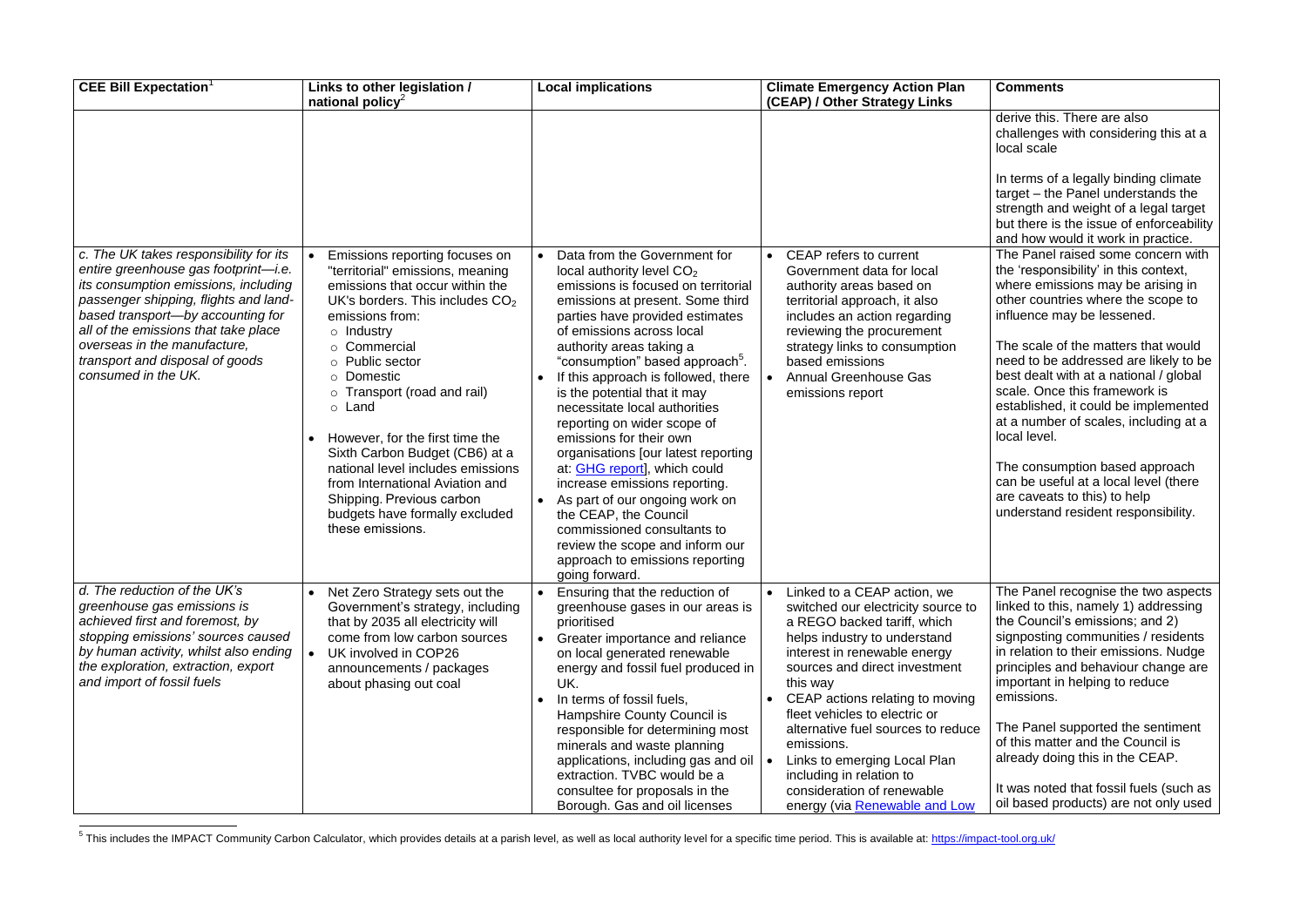| <b>CEE Bill Expectation</b>                                                                                                                                                                                                                                                                                                                                                                                                                                                                        | Links to other legislation /<br>national policy <sup>2</sup>                                                                                                                                                                                                                                                                                                                                                                                                                                                       | <b>Local implications</b>                                                                                                                                                                                                                                                                                                                                                                                                                                                | <b>Climate Emergency Action Plan</b><br>(CEAP) / Other Strategy Links                                                                                                                                                                                                                      | <b>Comments</b>                                                                                                                                                                                                                                                                                                                                                                              |
|----------------------------------------------------------------------------------------------------------------------------------------------------------------------------------------------------------------------------------------------------------------------------------------------------------------------------------------------------------------------------------------------------------------------------------------------------------------------------------------------------|--------------------------------------------------------------------------------------------------------------------------------------------------------------------------------------------------------------------------------------------------------------------------------------------------------------------------------------------------------------------------------------------------------------------------------------------------------------------------------------------------------------------|--------------------------------------------------------------------------------------------------------------------------------------------------------------------------------------------------------------------------------------------------------------------------------------------------------------------------------------------------------------------------------------------------------------------------------------------------------------------------|--------------------------------------------------------------------------------------------------------------------------------------------------------------------------------------------------------------------------------------------------------------------------------------------|----------------------------------------------------------------------------------------------------------------------------------------------------------------------------------------------------------------------------------------------------------------------------------------------------------------------------------------------------------------------------------------------|
|                                                                                                                                                                                                                                                                                                                                                                                                                                                                                                    |                                                                                                                                                                                                                                                                                                                                                                                                                                                                                                                    | are issued by the Gas and Oil<br>Authority. <sup>6</sup>                                                                                                                                                                                                                                                                                                                                                                                                                 | <b>Carbon Energy Study prepared</b><br>by LUC and CSE)                                                                                                                                                                                                                                     | for energy generation, so there is a<br>need to be mindful of these wider<br>uses in considering the approach to<br>exploration and extraction.                                                                                                                                                                                                                                              |
| e. The UK nations adhere to<br>national, legally-binding carbon<br>budgets set each year-not every<br>five years                                                                                                                                                                                                                                                                                                                                                                                   | Climate Change Act 2008 sets<br>legally binding targets to reduce<br>carbon emission to be net zero<br>by 2050<br>Part of this process is setting<br>carbon budgets for five year<br>periods<br>The UK's greenhouse gas<br>emissions are reported annually<br>but with a two year lag as a result<br>of timescales to collate this data                                                                                                                                                                            | Potentially could see a<br>$\bullet$<br>requirement for local authorities<br>to set specific annual targets to<br>reduce emissions.                                                                                                                                                                                                                                                                                                                                      | • No links identified at present                                                                                                                                                                                                                                                           | The Panel considered that we are<br>likely to need to move towards the<br>annual approach if we are to achieve<br>anything in the short term because of<br>the importance of this matter. This<br>would relate to budget setting as well<br>as measuring annually.<br>In relation to the annual carbon<br>budgets, would need to be clear on<br>how this would be monitored and<br>enforced. |
| f. The UK has a strict nature target<br>so that by 2030 nature is visibly and<br>measurably on the path of recovery<br>in line with the <b>Global Goal for</b><br>Nature. The Bill also ties this nature<br>target to international pledges,<br>locking them into law. This will<br>ensure that the UK will<br>comprehensively fulfil its obligations<br>under the UN Convention on<br>Biological Diversity-and meet the<br>commitments set out in the <b>Leaders'</b><br><b>Pledge for Nature</b> | 25 Year Environment Plan <sup>7</sup> (and<br>related plans & strategies)<br>include commitments in relation<br>to restoring specific habitats<br>(marine, freshwater and land<br>based) and increasing woodland<br>Environment Act 2021 sets a<br>requirement to establish a<br>species abundance target to be<br>achieved by $2030^8$ , there are also<br>provisions relating to the<br>preparation of Local Nature<br>Recovery Strategies, species<br>conservation strategies, and<br>protected site strategies | There is a duty on public<br>authorities to have regard to<br>conservation of biodiversity in<br>exercising their functions – this is<br>being strengthened in the<br>Environment Act 2021 to<br>reference to conservation and<br>enhancement of biodiversity.<br>Anticipate that national<br>$\bullet$<br>strategies, targets and legal<br>provisions will need to be<br>implemented across local areas -<br>anticipate will need to respond to<br>local circumstances. | • Corporate Plan (local<br>environment priority). TVBC will<br>be drafting a new corporate plan<br>in 2022.<br>CEAP includes a 'natural<br>environment' theme but there are<br>opportunities to strengthen the<br>links.<br><b>Biodiversity Action Plan</b><br><b>Green Space Strategy</b> | The Panel considered whether the<br>Council should give more emphasis<br>to carbon sinks within our own land<br>and new open spaces. Also we<br>should think about signposting in<br>relation to agricultural land and the<br>opportunities for enhancing nature.                                                                                                                            |
| g. The UK's ecosystems are<br>protected and restored with a focus<br>on biodiversity and ecosystems that<br>act as resilient natural carbon<br>sinks—and that the health of nature<br>is achieved, above all else, by<br>avoiding its destruction                                                                                                                                                                                                                                                  | 25 Year Environment Plan (and<br>related plans & strategies) -<br>recognition of opportunity of the<br><b>Nature Recovery Network</b><br>delivering additional benefits<br>including carbon capture<br><b>Environment Act 2021</b><br>Agriculture Act 2020 and<br>associated policies and funding<br>including links to Environmental<br>Land Management schemes <sup>9</sup>                                                                                                                                      | This could influence the approach<br>to conserving and enhancing<br>biodiversity (including through<br>funding / grants available).<br>Need to think about the<br>$\bullet$<br>implications of climate change on<br>biodiversity and ecosystems, for<br>example whether to restore to<br>what the environment has been<br>in the past, or think about what<br>might be appropriate in the future                                                                         | Corporate Plan (local<br>environment priority). TVBC will<br>be drafting a new corporate plan<br>in 2022.<br>CEAP actions around<br>opportunities for wilding and<br>nutrient mitigation which will<br>contribute to carbon<br>sequestration<br>• Green Spaces Strategy                    | The Panel's position on this matter<br>was reflects that set out for items a)<br>and $f$ ).<br>Additionally, there is a need to be<br>mindful of links between adaptation <sup>10</sup><br>and biodiversity, in terms of what will<br>be able to survive in future climate<br>conditions.                                                                                                    |

<sup>6</sup> More information at: <u>https://www.hants.gov.uk/landplanningandenvironment/strategic-planning/oil-gas-development<br><sup>7</sup> Available: <u>https://www.gov.uk/government/publications/25-year-environment-plan</u></u>

1

<sup>8</sup> Consultation commenced in relation to national targets linked to the Environment Act 2021, see:<https://consult.defra.gov.uk/natural-environment-policy/consultation-on-environmental-targets/>

9 More information at:<https://www.gov.uk/government/publications/environmental-land-management-schemes-overview/environmental-land-management-scheme-overview>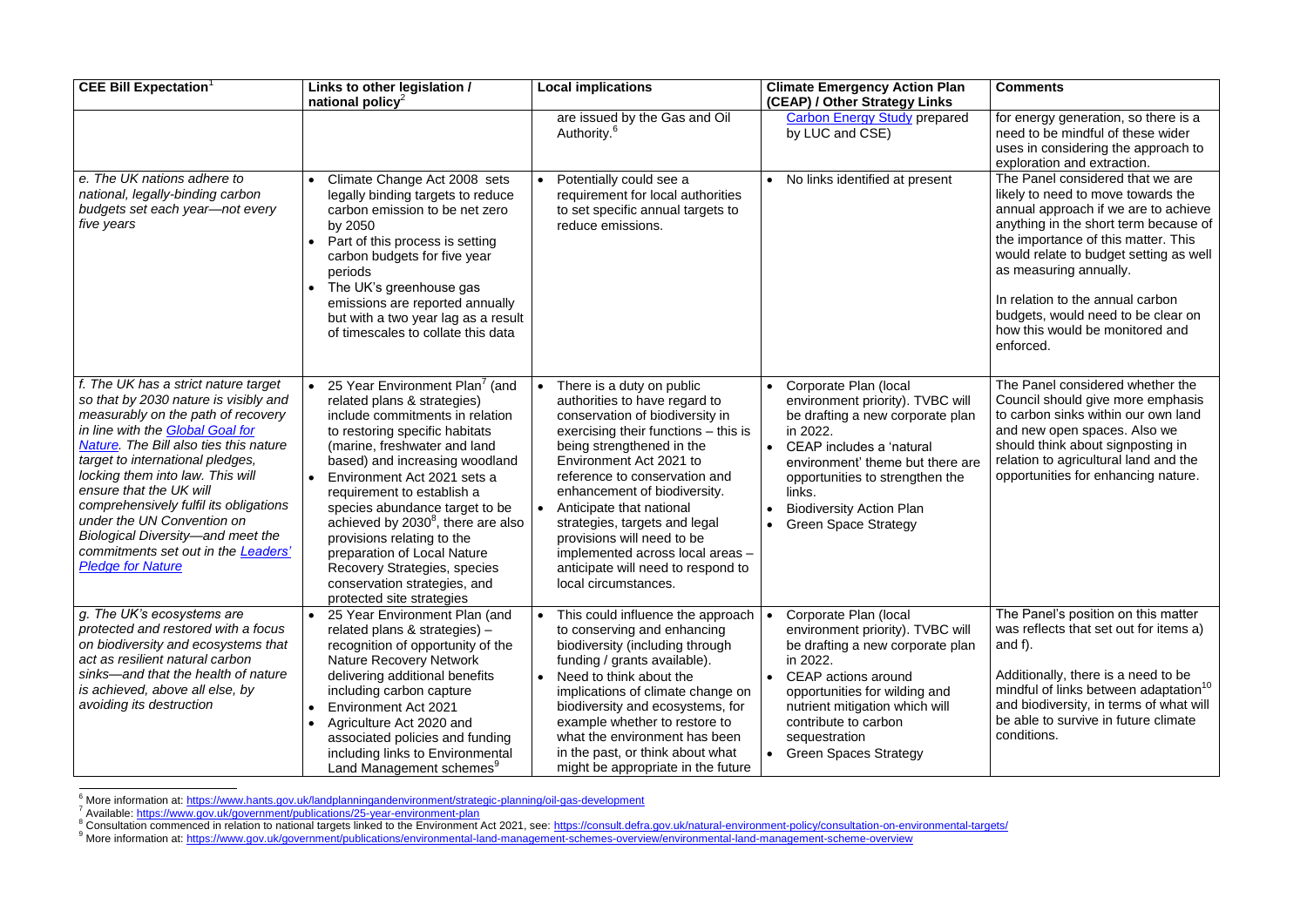| <b>CEE Bill Expectation</b> <sup>1</sup>                                                                                                                                                                                                                                                                                                                                                | Links to other legislation /<br>national policy <sup>2</sup>                                                                                                                                                                                                                                                                               | <b>Local implications</b>                                                                                                                                                                                                                                                                      | <b>Climate Emergency Action Plan</b><br>(CEAP) / Other Strategy Links                                                                                                                                                                                                    | <b>Comments</b>                                                                                                                                                                                                                                                                                                                                                                                                                                                                                                                                                                                                                                                                                        |
|-----------------------------------------------------------------------------------------------------------------------------------------------------------------------------------------------------------------------------------------------------------------------------------------------------------------------------------------------------------------------------------------|--------------------------------------------------------------------------------------------------------------------------------------------------------------------------------------------------------------------------------------------------------------------------------------------------------------------------------------------|------------------------------------------------------------------------------------------------------------------------------------------------------------------------------------------------------------------------------------------------------------------------------------------------|--------------------------------------------------------------------------------------------------------------------------------------------------------------------------------------------------------------------------------------------------------------------------|--------------------------------------------------------------------------------------------------------------------------------------------------------------------------------------------------------------------------------------------------------------------------------------------------------------------------------------------------------------------------------------------------------------------------------------------------------------------------------------------------------------------------------------------------------------------------------------------------------------------------------------------------------------------------------------------------------|
| h. The UK takes responsibility for its<br>entire ecological footprint. This<br>means preventing adverse impacts<br>on ecosystems and human health<br>caused by consumption, trade and<br>production in the UK and<br>internationally-including via the<br>extraction of raw materials,<br>deforestation, land degradation,<br>pollution and waste                                       | 25 Year Environment Plan (and<br>related plans & strategies)<br>Environment Act 2021 includes<br>$\bullet$<br>provisions in relation to<br>prohibiting using illegally<br>produced forestry commodities<br>Commitments through COP26 on<br>deforestation                                                                                   | (e.g. whether species being<br>planted remain appropriate)<br>This may have implications for<br>approaches to procurement at a<br>local level, including any<br>procurement that the Council<br>undertakes.                                                                                    | No links to the CEAP identified at<br>present                                                                                                                                                                                                                            | The Panel supported this item in<br>principle. There are some doubts on<br>whether this can be achieved at the<br>national level when dependent on<br>international circumstances but it<br>could perhaps be influenced at a<br>local level through procurement<br>processes.<br>The Panel considered that changes<br>at a local level are unlikely to have<br>much direct impact in terms of<br>implementing these provisions.                                                                                                                                                                                                                                                                        |
| i. An emergency strategy is drawn up  <br>via a temporary Climate and Nature<br>Assembly, representative of the UK<br>population, in order to advise on the<br>fairest way forward. The Assembly<br>would work directly with the Climate<br>Change Committee and the Joint<br><b>Nature Conservation Committee,</b><br>before the strategy is laid before and<br>approved by Parliament | In 2020, a national Climate<br>Assembly <sup>11</sup> , made up of a<br>representative group of the<br>population, discussed how the<br>UK should meet the target of<br>reaching net zero greenhouse<br>gas emissions by 2050.<br>All the reports, material and the<br>final outcomes are available at:<br>https://www.climateassembly.uk/ | No specific obligations for local<br>citizens assemblies or other<br>deliberative democracy<br>approaches<br>A number of local authorities<br>$\bullet$<br>have organised climate<br>assemblies, citizens assemblies<br>on such matters, or used other<br>deliberative democracy<br>approaches | No links identified at present                                                                                                                                                                                                                                           | The Panel received a presentation<br>from the Head of Strategy &<br>Innovation about deliberative<br>democracy and local insights to help<br>inform consideration of this matter.<br>The Panel understand the concept<br>and the role climate assemblies and<br>other forms of deliberative<br>democracy can play (including<br>benefit of input of representative<br>group of population to input).<br>However, there are challenges in<br>implementing this at this scale and<br>given breadth of topic. There may be<br>more value if such approaches are<br>used to feed into the consideration of<br>specific targeted points or topics<br>relating to the climate and ecological<br>emergencies. |
| j. More vulnerable communities are<br>positively impacted by the proposals<br>in the strategy, and that financial<br>support and retraining is offered to<br>those people currently working in<br>high-impact industries                                                                                                                                                                | Home Energy Conservation Act<br>1995 (HECA)<br>Minimum Energy Efficiency<br><b>Standards</b><br>Net Zero Strategy includes some<br>links to this matter, including<br>around reporting the skills<br>systems and delivering a lifetime<br>skills guarantee to include                                                                      | • The Council may have to take a<br>more proactive role working with<br>communities, residents and<br>businesses to reflect the<br>objectives set out in the Bill.<br>• The Council may need to access<br>funds to implement and achieve<br>targets at both a national and<br>local level.     | There are some links to actions<br>associated with CEAP on<br>supporting businesses that links<br>to this matter<br>Some links to Economic<br>Development Strategy (2019-23,<br>interim)<br>Links to <b>HECA</b> - recognises local<br>authorities' ability to use their | The Panel reflected on a number of<br>matters, including the scope to<br>encourage Registered Providers<br>(particularly those who took on<br>Council stock) to enhance their<br>housing stock (and making sure<br>grant schemes are workable and if<br>not, whether we can we provide<br>support); and links to the green                                                                                                                                                                                                                                                                                                                                                                             |

1 <sup>10</sup> Climate change adaptation related to preparing for and dealing with actual or anticipated impacts of climate change. This could include adjustments made to natural or human systems to mitigate harm or exploit benefici <sup>11</sup> In case of interest, a documentary about the process of the Climate Assembly and the journey of some of those involved is available via the BBC i-player for those with a TV license: <https://www.bbc.co.uk/iplayer/episode/p097sbzc/the-people-vs-climate-change>